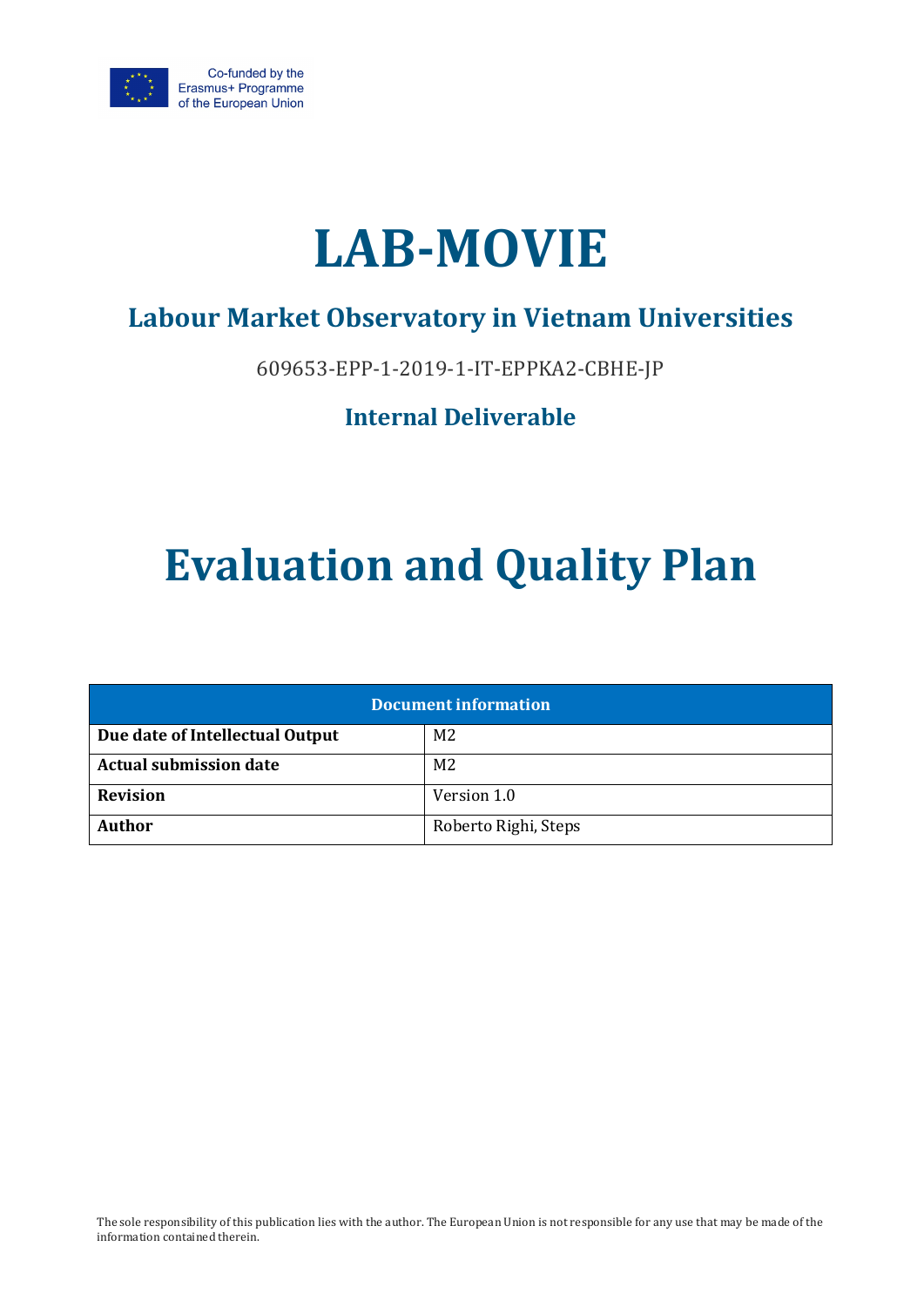# **Table of Contents**

| 1 <sub>1</sub>               |  |
|------------------------------|--|
| 1.1.<br>1.2.<br>1.3.         |  |
| 2.                           |  |
| 1.4.<br>1.5.                 |  |
| 3.                           |  |
| 1.6.<br>1.7.<br>1.8.<br>1.9. |  |
| 4.                           |  |
| 5.                           |  |
|                              |  |
| 6.                           |  |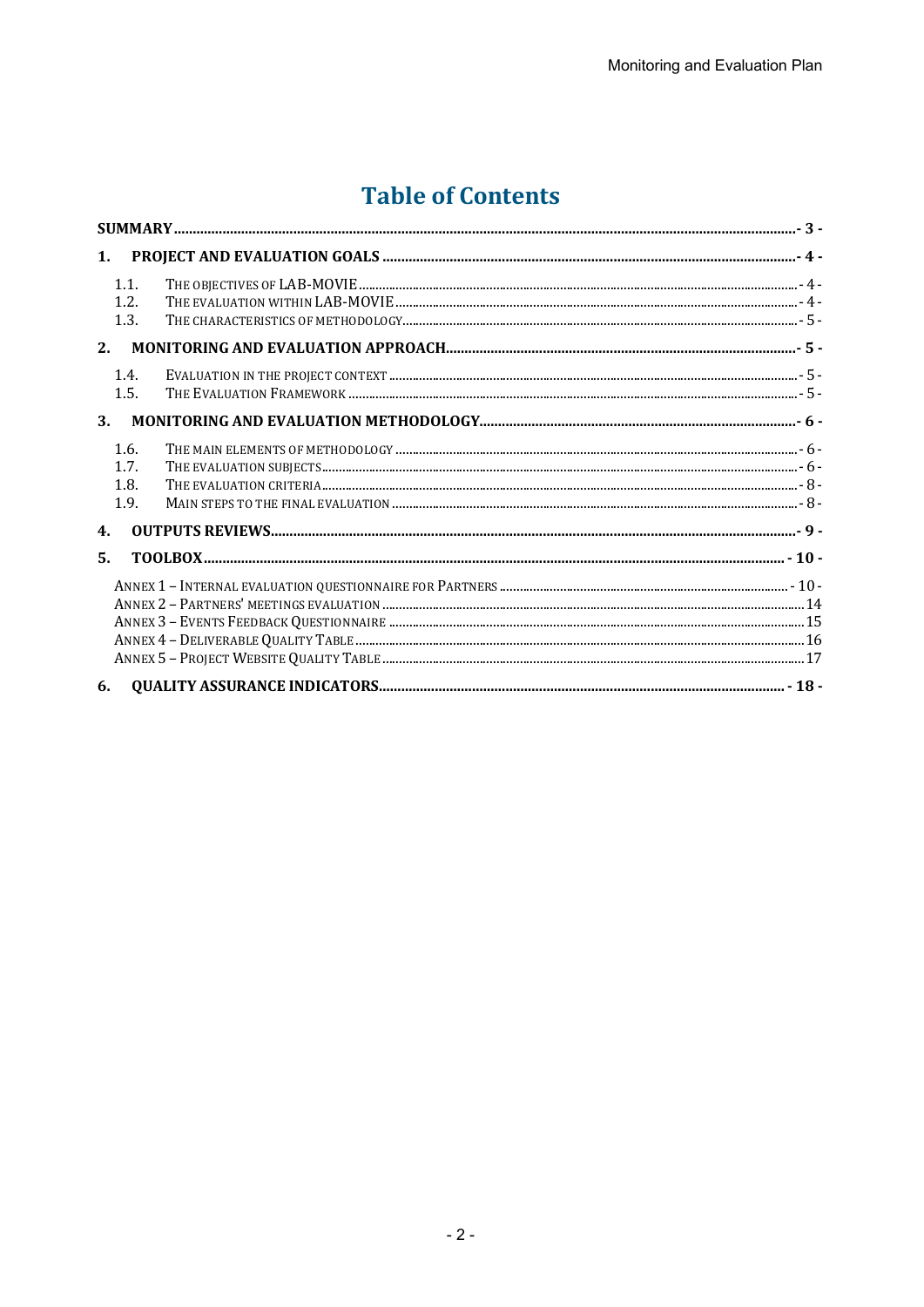#### **SUMMARY**

This document sets out the monitoring and evaluation procedures established in the frame of the LAB-MOVIE project to ensure monitoring of the project processes and evaluation of intermediate and final outputs and outcomes.

The document is composed by five main sections as follows:

Section 1 explains objectives of the project and goals for evaluation;

Section 2 describes the approach to monitoring and evaluation;

Section 3 describes the adopted methodology;

Section 4 lists roles and responsibilities in monitoring and evaluation activities;

Section 5 presents the tools that will be used to carry out monitoring and evaluation activities.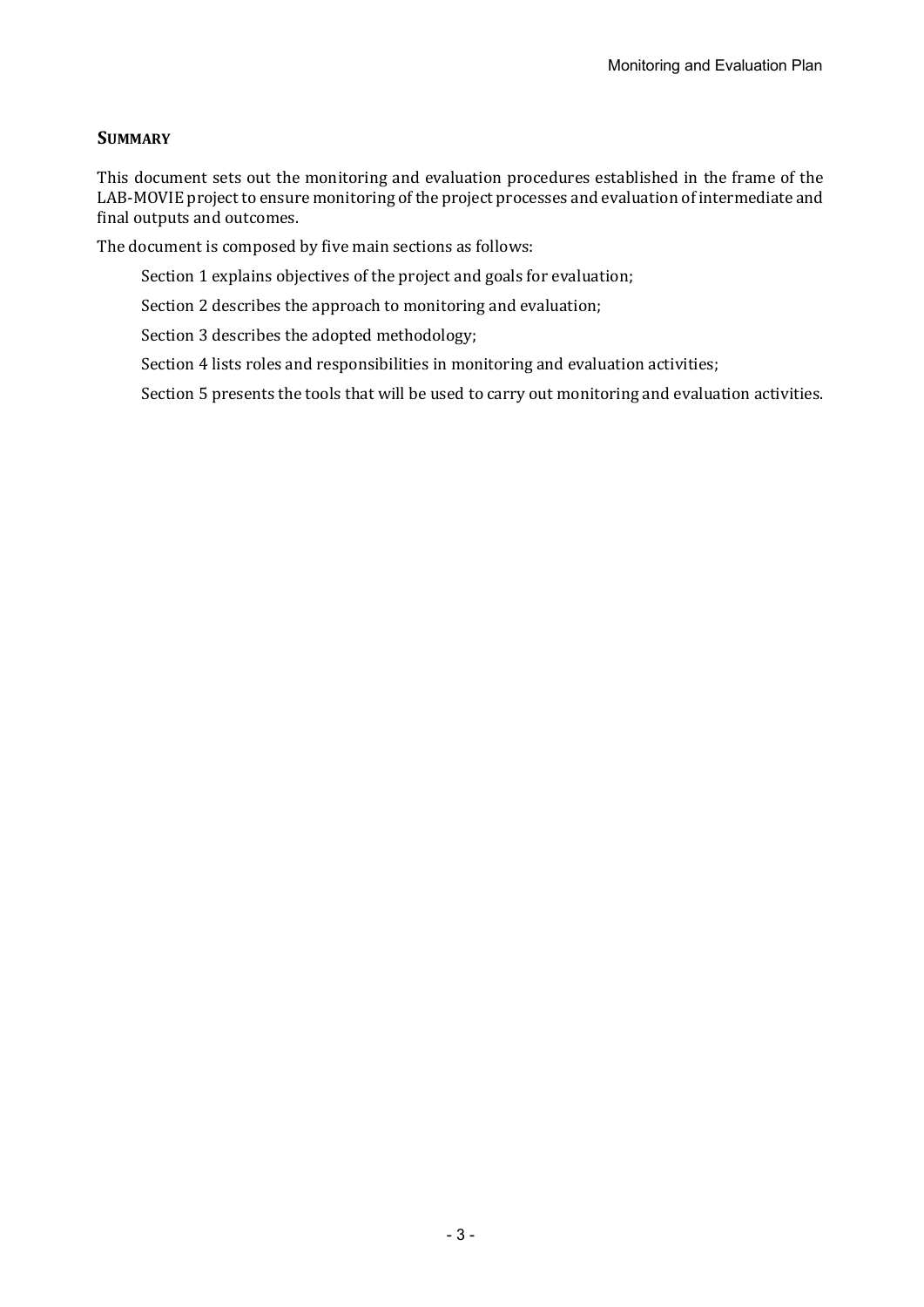#### **1. PROJECT AND EVALUATION GOALS**

#### **1.1.** The objectives of LAB-MOVIE

In the current labour market scenario, it is crucial that all the universities, especially those from the emerging countries, will be equipped with an own permanent observatory to analyse and understand the working sectors, acquiring information about the demand and offer, taking into account the jobs' and the sectors' needs in a defined territory.

This kind of tool would allow universities not only to provide useful information to their students, in order to guide them in the employment search, but also to adapt the training offer according to the effective needs of companies and enterprises. With this project, we intend to transfer this good practice to the universities in Vietnam, in order to help them develop an own Observatory system, to achieve the following objectives:

- 1. To monitor the emerging economic sectors, providing a national overview and a deeper description at local level
- 2. To understand and describe the enterprise' structures and organisation
- 3. To list all the professional roles within the enterprises, and to describe them in detail (tasks, activities, required competencies and skills)
- 4. To find out, together with the entrepreneurs, the training gaps of each professional role, to collect feedback and suggestions on the best training offer for young people, who would like to develop their job career.
- 5. To activate a constructive dialogue between the teachers (who need to train students for the work) and enterprises (who create jobs thanks to their activities).

The Observatory will carry out research on specific economic sectors, that will be published on a web platform for professionals where it will be possible to consult the professional qualifications (resulted from the Observatory's research) through predefined researches (eg by economic sector, by qualification, etc.) or by keywords.

#### **1.2.** The evaluation within LAB-MOVIE

Project monitoring and evaluation will address the three main evaluation purposes:

- 1. an **operational purpose**, contributing to improving the efficiency and effectiveness of the project as it evolves;
- 2. a **summative purpose**, providing baseline evidence as to the effectiveness of the project;
- 3. a **learning purpose**, contributing to valorising the project progresses and results both at an internal level (within the consortium) and at an external level (with stakeholders and policy makers).

The methodology, that will be developed in the frame of preparation activities, will therefore include: (a) the development of tools to collect data from the beneficiaries and the stakeholders involved in the project, to ensure the project being in line with the beneficiaries and stakeholders' needs; (b) the agreement on a baseline for monitoring the project progresses, on the basis of the indicators and milestones defined in the application, that will be the reference tool for summative evaluation coordinated by the IO leader; (c) the development of questionnaires to collect the perceptions of the partners and their reflection about the project development; (d) the establishment of a schedule for internal and external evaluation exercises; (e) the development of any further tool according to ongoing needs.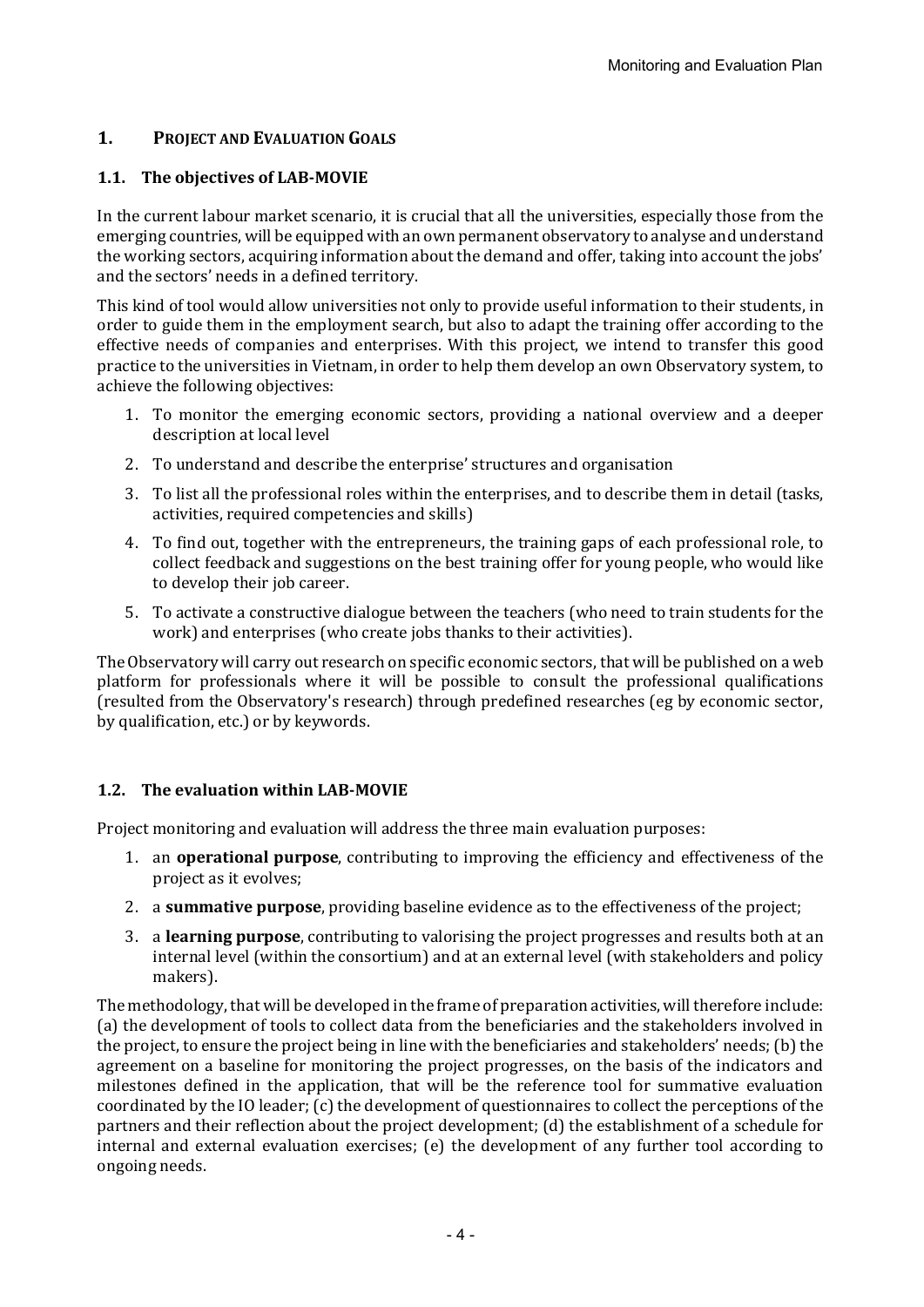#### **1.3.** The characteristics of methodology

The methodology described in this document and to be used in the project evaluations includes a set of requirements to a methodology which is:

- Transparent.
- Easy to handle.
- Easy to understand.
- Consistent throughout the different phases of the project.

#### **2. MONITORING AND EVALUATION APPROACH**

#### 1.4. Evaluation in the project context

Evaluation encompasses the entire lifecycle of the project, and collects data from all other project WPs and horizontal activities.



#### **1.5. The Evaluation Framework**

The evaluation framework comprises monitoring and evaluation activities.

Broadly, these terms can be defined as follows:

- **Monitoring** refers to setting targets and milestones to measure progress and achievement. It is an on-going activity to ensure that the intervention is implemented in a manner which is consistent with the design.
- **Evaluation** refers to mechanisms to assess the effectiveness of the project and to reflect on the lessons learned.

The present framework also comprises both formative and summative approaches to evaluation. Roughly, formative evaluation looks at what leads to an intervention working (in other words: the process), whilst summative evaluation looks at the final result and impact of an intervention on the target group. Formative evaluation lends itself to qualitative methods of inquiry whereas summative evaluation is associated with more objective, quantitative methods. These topics will be tackled in the next sections.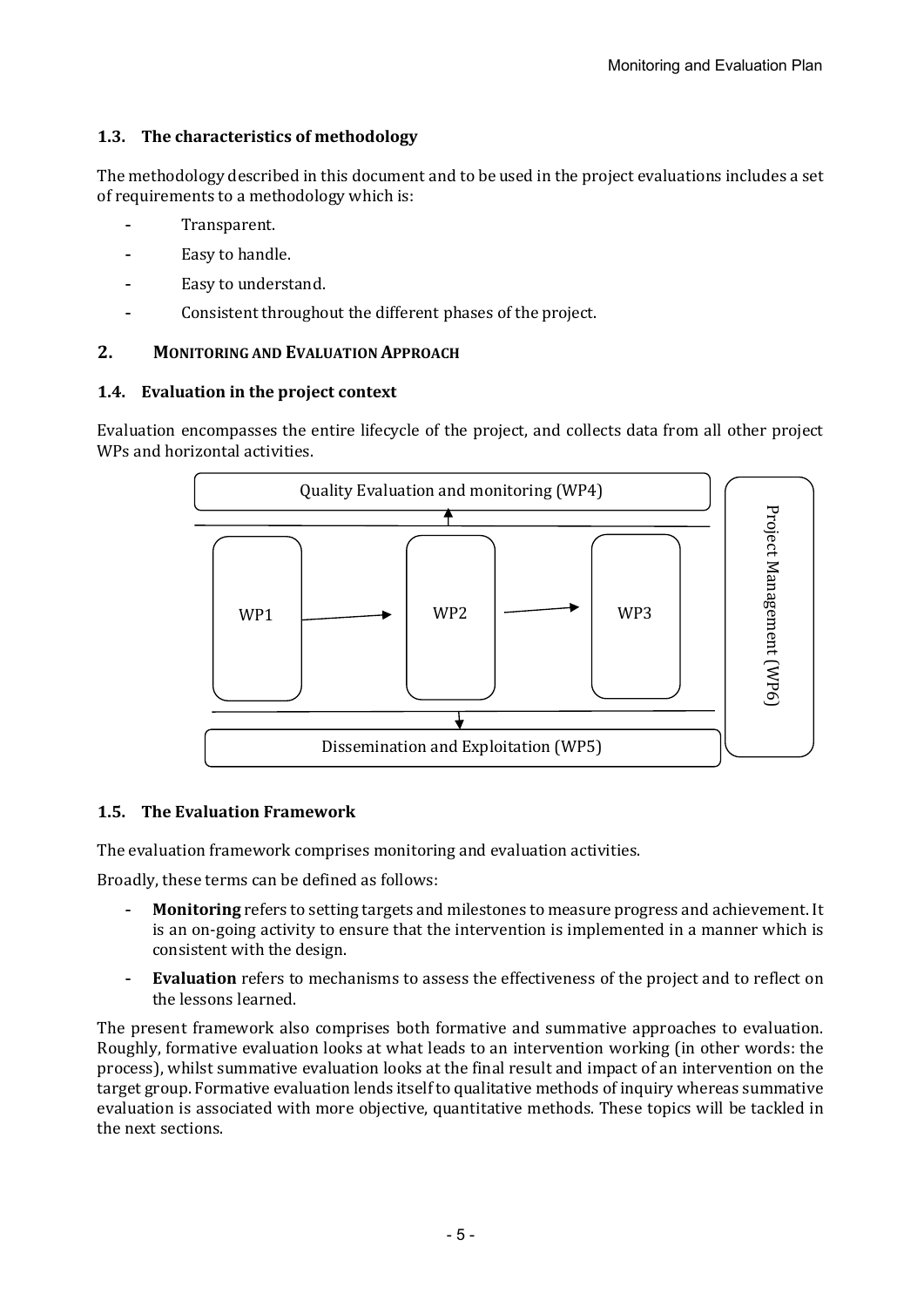Monitoring and evaluation should enable the analysis of a project's efficiency (management team's inputs, outputs, and budget), efficacy (the extent to which the project enhances the capacity of boundary partners), and effectiveness (contribution to wide-scale change).

The LAB-MOVIE evaluation framework is aimed at monitoring and evaluating processes and results of the *outputs* and on the *short-term outcomes*.

**Outputs** are those results that we aim to achieve (products, services). In social interventions in particular the practical social and professional inclusion opportunities that can be accessible to the persons we want to reach (direct and indirect target groups) can help measure the potential or effective impact of the outputs themselves. In this respect the target groups/persons are central to the outputs evaluation.

**Outcomes** answer the question "What has happened as a result of the project (so far)?". Outcomes are usually divided in short (also immediate), medium- and long-term outcomes, with reference to their impact on the target groups situation. Outcomes are changes we would like to see in other people/settings, and are thus not entirely within our control. As said, the evaluation framework focuses particularly on short-term outcomes (project lifespan), and partially tackles medium-term outcomes (immediate impact after the piloting). Long-term outcomes that follow intermediate-term outcomes when changed behaviours result into changed conditions, are subjects of ex post evaluation exercises, and cannot be carried out within the project lifespan.

#### **3. MONITORING AND EVALUATION METHODOLOGY**

#### **1.6.** The main elements of methodology

The methodology aims at pursuing both summative and formative goals.

#### **Summative purposes**

For summative purposes, a logic model will be used. On the basis of the planned activities and means of measurement, a logical framework matrix will be used to monitor the consistency between planned and expected outputs, the consistency between planned and actual delivery dates, and the achievement of the performance indicators.

#### **Formative purposes**

Formative evaluation as a recursive process of collecting qualitative data, reflection and (potential) re-planning, will take place all over the project lifespan.

For formative evaluation, different tools will be used according to the target groups addressed and to the processes in place. At the present stage of development, the following tools are expected to be used: 

- Partners survey (questionnaires): this exercise will be carried out within the consortium, and will contribute to quality assurance purposes;
- Feedback collection: administered by project partners, to stakeholders and to beneficiaries at different stages of the project;

It should be stressed that additional and/or different tools can be used according to detected needs during the project implementation, in order to ensure flexibility and efficacy of the evaluation exercises.

#### **1.7.** The evaluation subjects

With regard to the "subjects" of evaluation, the following are addressed.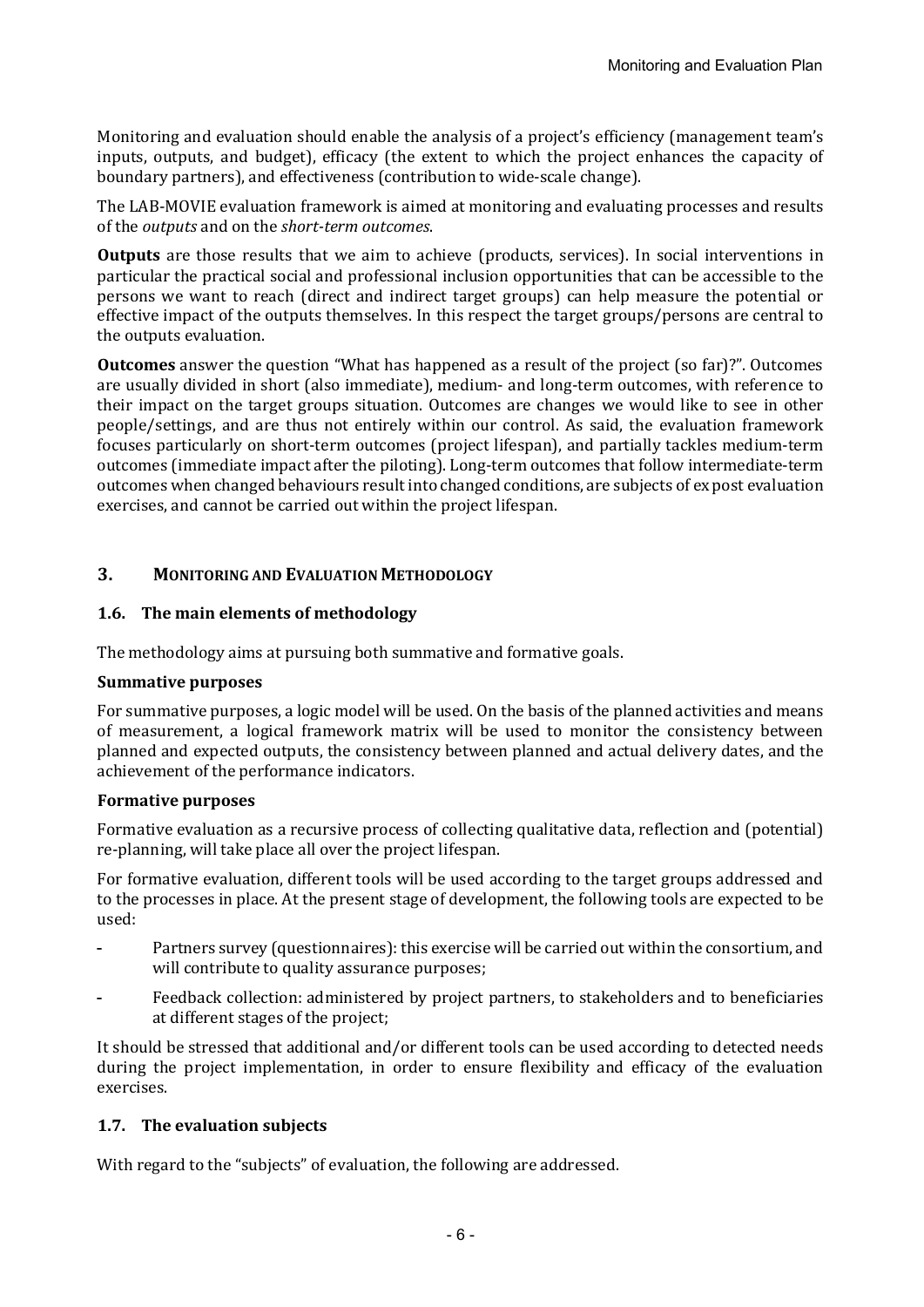#### **Processes**

Data collected as regards to process will contribute to quality assurance.

Internal processes (partnership)

| <b>Process</b>     | <b>Target</b>    | Investigated<br>dimension                                                         | <b>Tools</b>                                 |
|--------------------|------------------|-----------------------------------------------------------------------------------|----------------------------------------------|
| Project management | Project partners | Communication and<br>related tools                                                | Questionnaires,<br>informal<br>communication |
| Project management | Project partners | Management and<br>sharing of<br>responsibilities                                  | Questionnaires,<br>informal<br>communication |
| Project management | Project partners | Effectiveness of the<br>adopted/developed<br>tools in implementing<br>the project | Questionnaires,<br>informal<br>communication |
| Project management | Project partners | Perception of<br>local/transnational<br>relationship                              | Questionnaires,<br>informal<br>communication |

#### External processes:

| <b>Process</b>                  | <b>Target</b>                                                  | Investigated<br>dimension                                                       | <b>Tools</b>                                                      |
|---------------------------------|----------------------------------------------------------------|---------------------------------------------------------------------------------|-------------------------------------------------------------------|
| Events, meetings                | Teachers,<br>Researchers,<br>Companies,<br><b>Stakeholders</b> | and<br>Outputs<br>methodology                                                   | Questionnaire at the<br>end of the events                         |
| Labour<br>Market<br>Observatory | Teachers,<br>Researchers,<br>Companies,<br><b>Stakeholders</b> | Learning materials                                                              | Survey, observatory<br>activity monitoring<br>and recording tools |
| Qualification<br>Repository     | Teachers,<br>Researchers,<br>Companies,<br><b>Stakeholders</b> | Competencies and<br>skills, jobs profiles                                       | Survey, reports,<br>interviews, analytics                         |
| Dissemination                   | Teachers,<br>Researchers,<br>Companies,<br><b>Stakeholders</b> | Organised events,<br>articles, publications,<br>digital promotion and<br>events | Reporting tools<br>(dissemination<br>template), digital data      |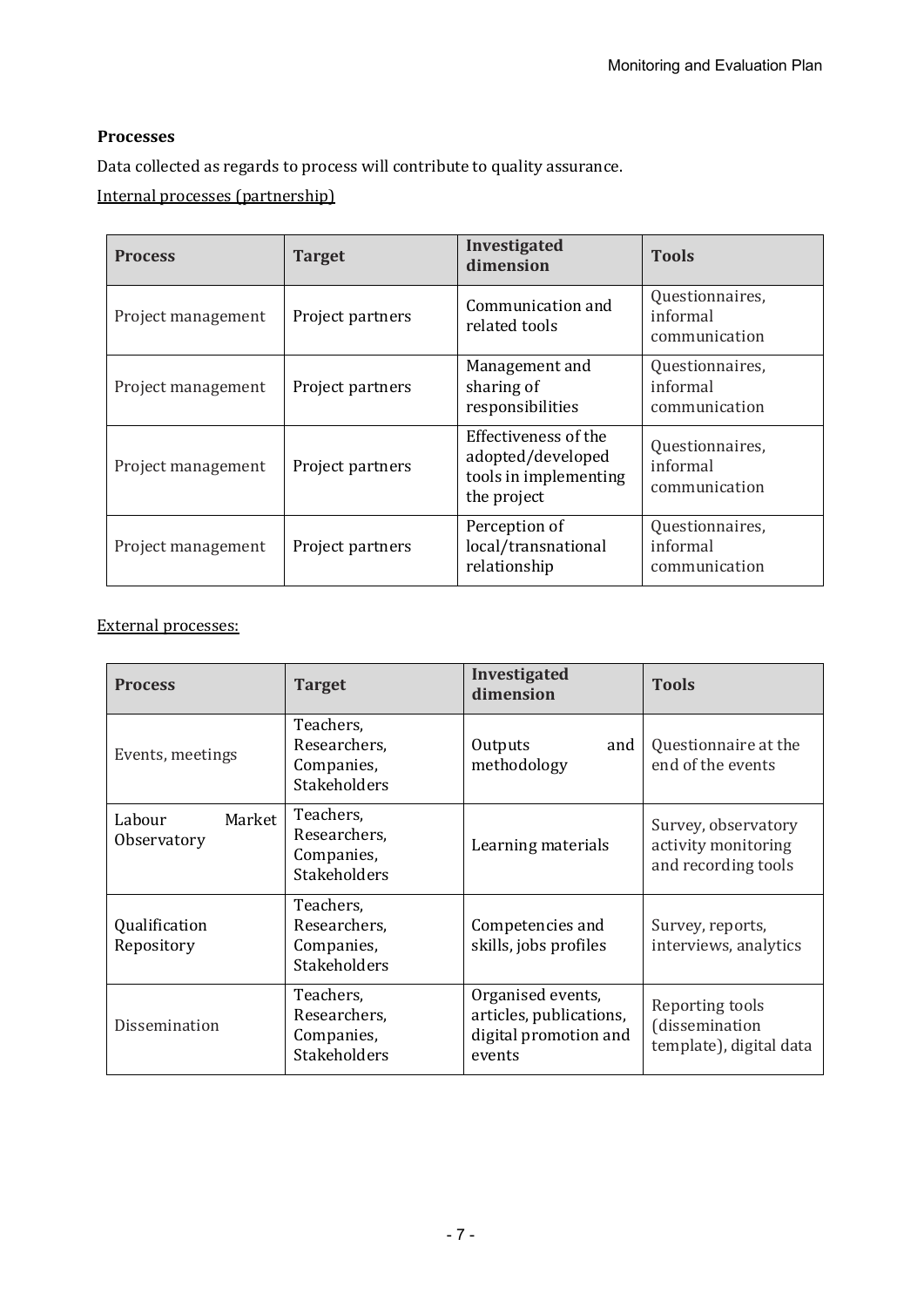| Output/Deliverable                                                             | Indicator                                     | When              |
|--------------------------------------------------------------------------------|-----------------------------------------------|-------------------|
| 1.1 - Report on the Vietnam labour<br>market and available monitoring<br>tools | Quality of Output                             | April 2020        |
| 1.2 - Report on the EU labour market<br>observatories                          | Quality of Output                             | April 2020        |
| 2.1 - Development of educational<br>materials                                  | Quality of Output                             | May 2020          |
| 2.2 - Organisation and implementation of<br>training                           | Quality of Output - Number of<br>participants | May 2020          |
| 2.3 - Survey with enterprises                                                  | Quality of Output - Number of<br>enterprises  | April 2020        |
| 2.4 - Reports on the three sectors                                             | Quality of Output                             | <b>July 2021</b>  |
| 3.1 - Analysis of the data from WP2                                            | Quality of Output - available data            | September<br>2021 |
| 3.2 - Implementation of the platform and<br>the qualification repository       | Quality and efficiency of the Output          | January 2022      |
| 3.3 - Piloting of the LMO                                                      | Number of pilot users                         | <b>July 2022</b>  |
| 5.2 - Website                                                                  | Quality of the website - number of<br>visits  | October 2022      |
| 5.3 - Promotional events                                                       | Number of attendees                           | October 2022      |
| 5.4 - Articles and publications                                                | Number of articles                            | October 2022      |
| 5.5 - Sustainability Guidelines                                                | Quality of Output                             | October 2022      |

#### **Outputs**

#### **1.8.** The evaluation criteria

The investigated dimensions will be evaluated on the basis of the following main criteria:

- Active and proactive participation level of the teachers and universities involved in all phases of the project;
- Feedback received from project stakeholders
- Quality, usability and consistency of results in respect of the project idea;
- Relevance of the developed materials;
- Usability of the platform and the repository;
- Level of cooperation and efficiency/effectiveness of the partnership

#### **1.9.** Main steps to the final evaluation

Evaluation is a continuous process that encompasses the project lifespan. At present, the following planning is foreseen: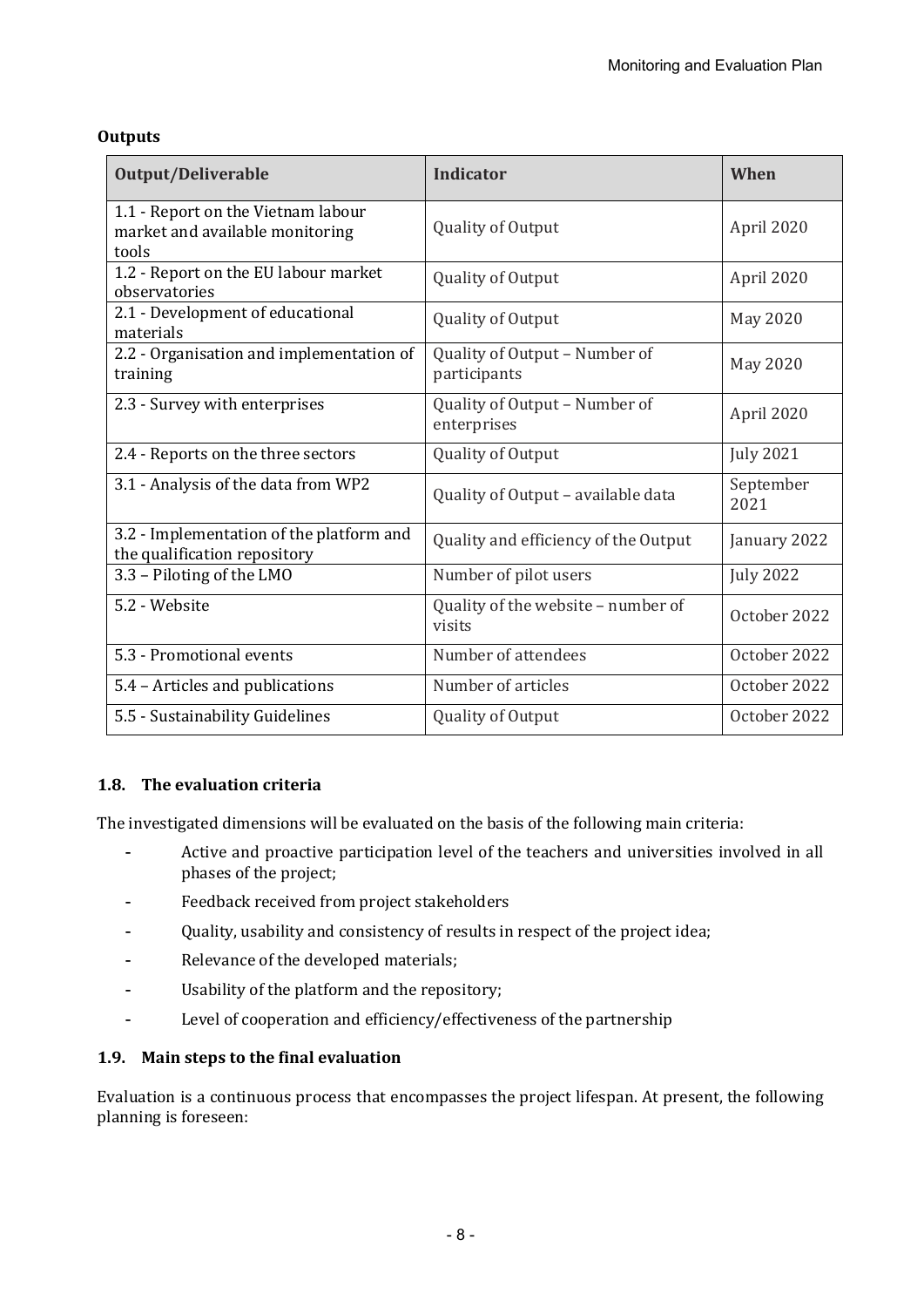| <b>What</b>                                                                    | Who              | To whom          | When                          |
|--------------------------------------------------------------------------------|------------------|------------------|-------------------------------|
| To develop the<br>evaluation<br>methodology and tools                          | <b>Steps</b>     | Project partners | Jan 2020                      |
| To review and validate<br>evaluation tools                                     | Project partners | <b>Steps</b>     | Feb 2020                      |
| To evaluate the project<br>meetings                                            | Project partners | <b>Steps</b>     | After the<br>meetings         |
| To collect evaluation<br>data during events                                    | Project partners | <b>Steps</b>     | By 10 days after<br>the event |
| To analyse data of M1-<br>12 and write the 1st<br>Interim evaluation<br>report | <b>Steps</b>     | Project partners | Dec 2020                      |
| To analyse data of<br>M12-24 and write the<br>2nd Interim evaluation<br>report | <b>Steps</b>     | Project partners | Dec 2021                      |
| To analyse data of M1-<br>36 and write the Final<br>evaluation report          | <b>Steps</b>     | Project partners | Oct 2022                      |

#### **4. OUTPUTS REVIEWS**

Outputs reviews aim to detect defects. Before an output goes through the sign-off process, reviews are performed by the project team to:

- Verify the completeness of an output
- Verify the accuracy of an output
- Verify that an output meets project standards (for example, using the right template)
- Verify that the content of an output meets its objectives and is consistent with prior approved outputs

As a general quality standard, the following will be applied to all outputs implying documents delivery:

- Provision of document summary/introduction: Version number, date, author
- LAB-MOVIE format standards compliance: FONT: Cambria, 11.
- Acceptable language, grammar and spelling;
- Objectives of the outputs covered;
- Acceptable quality of text (organisation, structure, diagrams etc.);
- Coverage of expected work;
- Comprehensiveness (no missing sections, missing references, unexplained arguments);
- Usability (output is clear and provided in a form that is useful to the reader).

According to the identified defects (critical, minor or low), the outputs/deliverables will be reviewed and modified, in order to achieve the expected level of quality.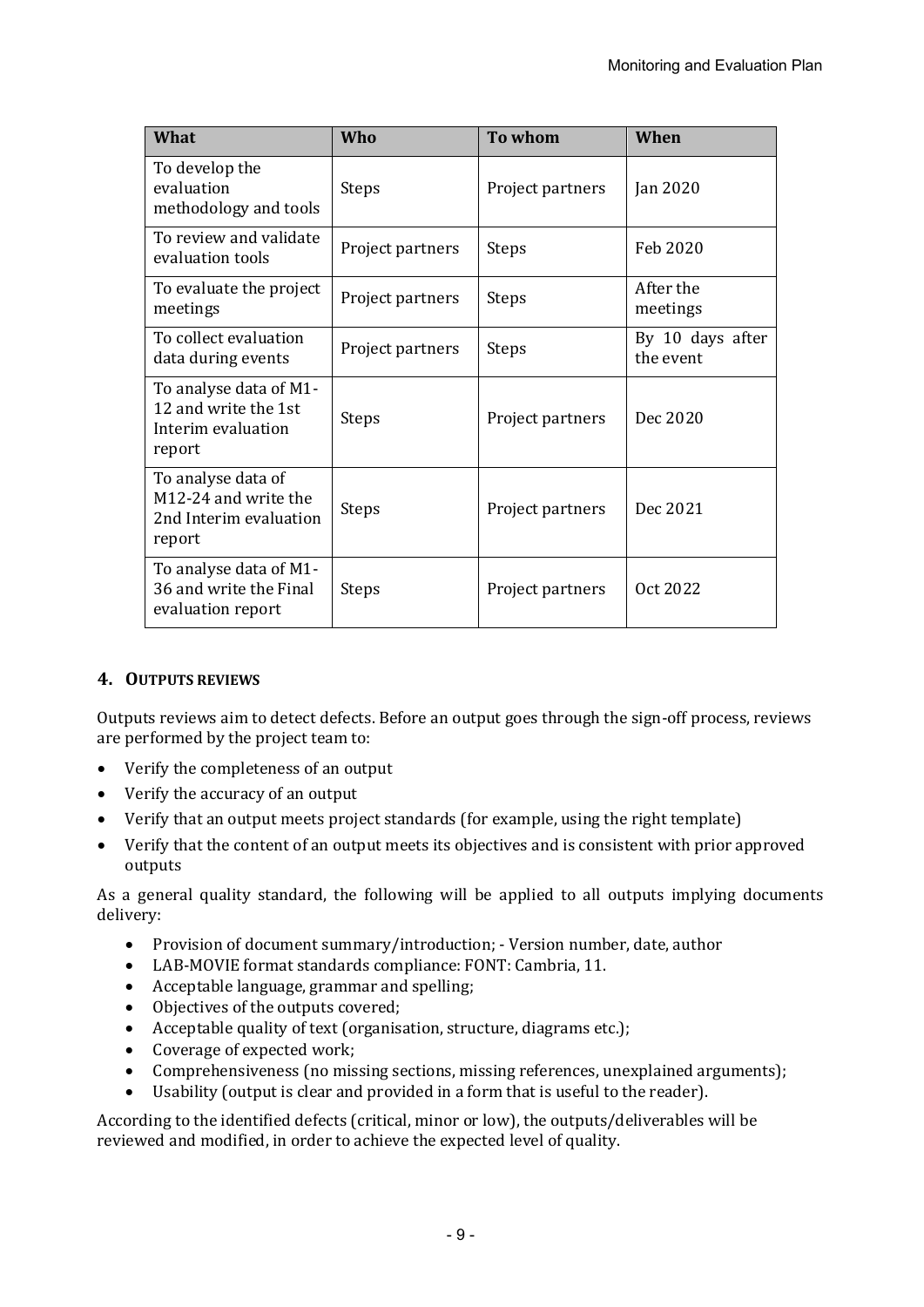#### **5. TOOLBOX**

#### Annex 1 - Internal evaluation questionnaire for Partners

**Who uses this tool:** project partners to fill in

**When the monitoring take place:** December 2020 - December 2021 - October 2022

Where is the tool stored: the partners will fill in the questionnaire; data collected are reported and uploaded onto the online working space of the consortium.

**Partner, name and surname: \_\_\_\_\_\_\_\_\_\_\_\_\_\_\_\_\_\_\_\_\_\_\_\_\_\_\_\_\_\_\_\_\_\_\_\_\_\_\_\_\_\_\_\_\_\_\_**

**Date: \_\_\_\_\_\_\_\_\_\_\_\_\_\_\_\_\_\_\_\_\_\_\_\_\_\_\_\_\_\_\_\_\_\_\_\_\_\_**

**Period of evaluation:** 

The information will be treated confidentially. The key outcomes of this evaluation exercise will be used as prompts for discussion and reflection in the evaluation session to be held during project meetings, and will be summarised and included in the final evaluation report.

Using the following five-point scale please rate the quality of selected key aspects of the project:  $5 =$  excellent;  $4 =$  good;  $3 =$  reasonable;  $2 =$  hardly sufficient;  $1 =$  insufficient

| <b>1. GENERAL ASPECTS OF PROJECT DEVELOPMENT AND ROLE OF PARTNERS</b>                                                                                               |                                                   |                                        |                               |
|---------------------------------------------------------------------------------------------------------------------------------------------------------------------|---------------------------------------------------|----------------------------------------|-------------------------------|
| <b>Dimensions</b>                                                                                                                                                   | A)<br><b>Overall Rating</b>                       | B)<br><b>Challenges</b><br>experienced | C)<br><b>Positive Aspects</b> |
| Role<br>of the<br>$CO-$<br>ordinator in project<br>development<br>(e.g.<br>project management<br>performance,<br>monitoring of work<br>&<br>processes<br>deadlines) | $(D - Q - Q - Q - Q)$<br>insufficient - excellent |                                        |                               |
| Feasibility/practicali<br>of<br>project<br>ty<br>planning                                                                                                           | $(D - Q - Q - Q - Q)$<br>insufficient - excellent |                                        |                               |
| Handling<br>of<br>administrative<br>and<br>financial matters                                                                                                        | $(D - Q - Q - Q - Q)$<br>insufficient - excellent |                                        |                               |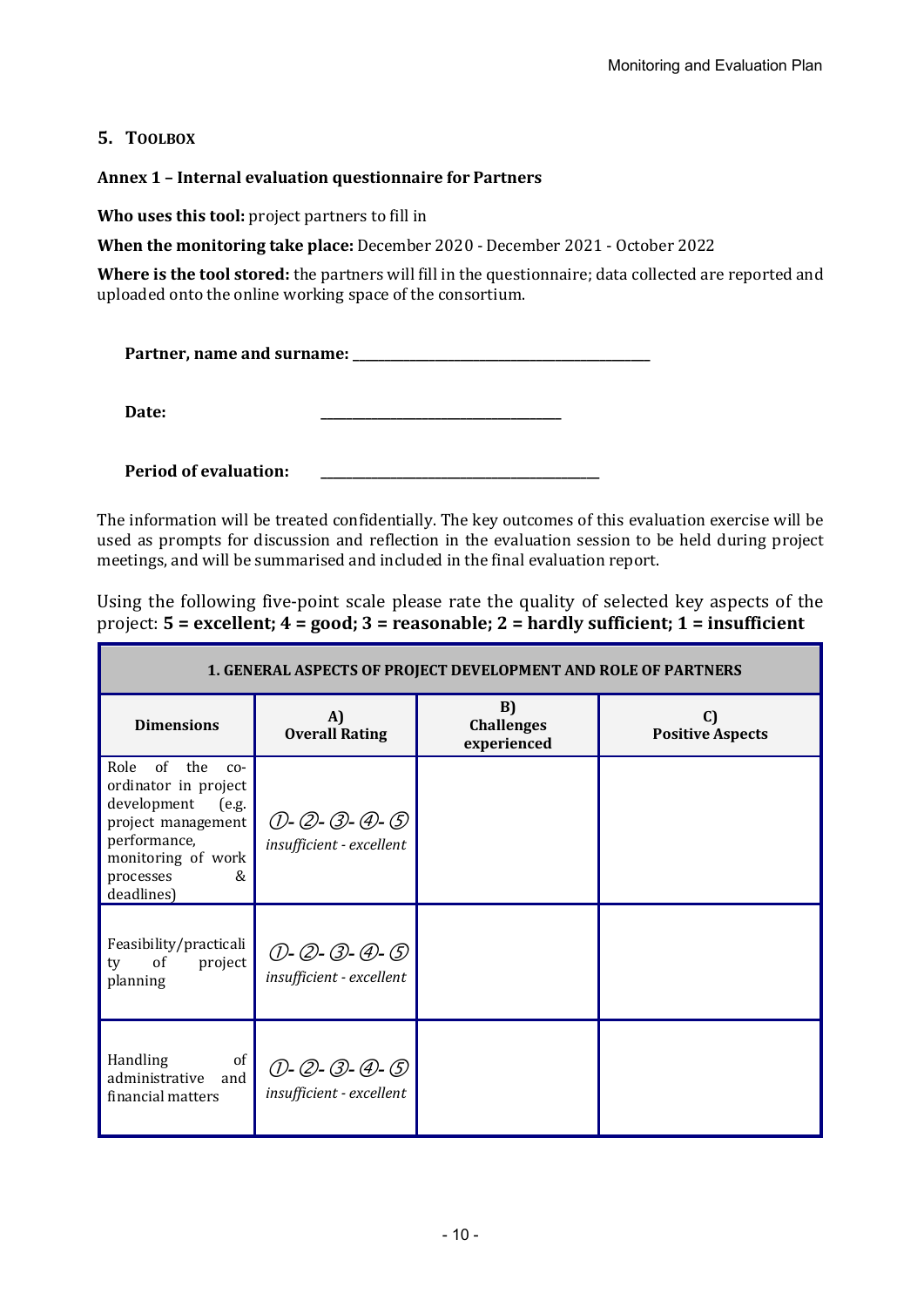| Project governance<br>decision-<br>(e.g.<br>making,<br>consultation,<br>problem-solving) | $(D - Q - Q - Q - Q)$<br>insufficient - excellent |  |
|------------------------------------------------------------------------------------------|---------------------------------------------------|--|
| Management of the<br>partnership<br>and<br>sharing of tasks                              | (D-Q-B-D-D-<br>insufficient - excellent           |  |
| Quality and timely<br>answers provided by<br>the coordinator to<br>questions and issues  | $(D - Q - Q - Q - Q)$<br>insufficient - excellent |  |
| Use of a common<br>vocabulary/<br>terminology                                            | (D-Q-B-D-D-<br>insufficient - excellent           |  |
| Satisfaction with the<br>state of development<br>of activities                           | (D-Q-B-D-D-<br>insufficient - excellent           |  |

| <b>2. COMMUNICATION</b>                                             |                                                     |                                        |                               |
|---------------------------------------------------------------------|-----------------------------------------------------|----------------------------------------|-------------------------------|
| <b>Dimensions</b>                                                   | A)<br><b>Overall Rating</b>                         | B)<br><b>Challenges</b><br>experienced | C)<br><b>Positive Aspects</b> |
| The role of the co-<br>ordinator in the<br>communication<br>process | $(D - Q - G) - (D - G)$<br>insufficient - excellent |                                        |                               |
| Communication<br>flows<br>among<br>partners                         | $(D - Q - Q - Q - Q)$<br>insufficient - excellent   |                                        |                               |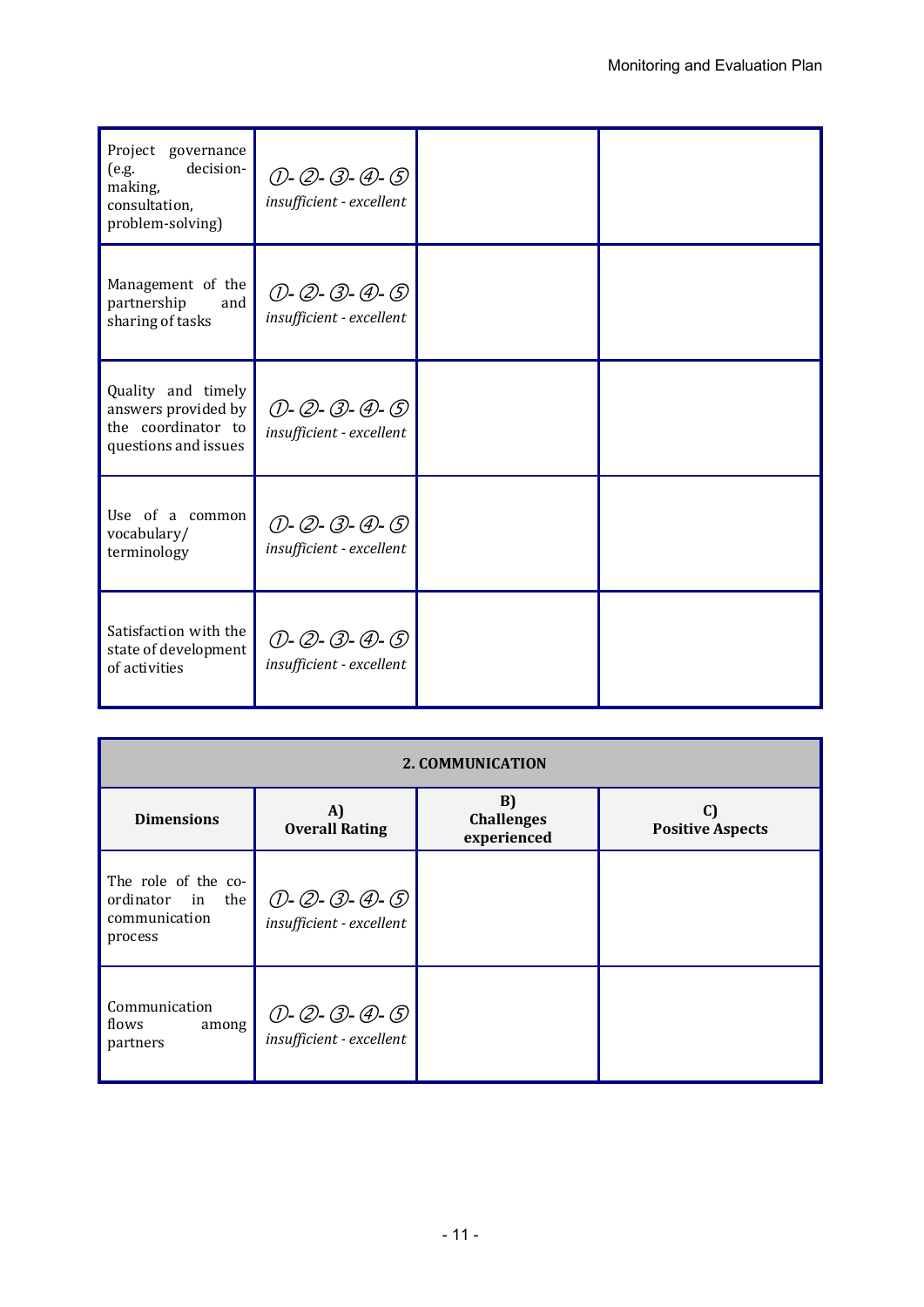| Effectiveness of the<br>dissemination<br>activities                                                        | $(D - Q - Q - Q - Q)$<br>insufficient - excellent |  |
|------------------------------------------------------------------------------------------------------------|---------------------------------------------------|--|
| Partners'<br>active<br>attitude<br>(e.g.<br>presenting<br>proposals<br>and<br>themes<br>for<br>discussion) | $(D - Q - Q - Q - Q)$<br>insufficient - excellent |  |
| Evaluation<br>the<br>of<br>website                                                                         | $(D - Q - Q - Q - Q)$<br>insufficient - excellent |  |
| Evaluation<br>of<br>the<br>events                                                                          | $(D - Q - Q - Q - Q)$<br>insufficient - excellent |  |

| <b>3. ADDED VALUE &amp; OUTPUTS</b>                                               |                                                   |                                        |                                         |
|-----------------------------------------------------------------------------------|---------------------------------------------------|----------------------------------------|-----------------------------------------|
| <b>Dimensions</b>                                                                 | A)<br><b>Overall Rating</b>                       | B)<br><b>Challenges</b><br>experienced | $\mathbf{C}$<br><b>Positive Aspects</b> |
| of<br>Added<br>value<br>project outcomes for<br>the<br>addressed<br>beneficiaries | $(D - Q - Q - Q - Q)$<br>insufficient - excellent |                                        |                                         |
| Overall Evaluation of<br>WP1 Analysis of the<br>labour<br>Vietnam<br>market needs | $(D - Q - Q - Q - Q)$<br>insufficient - excellent |                                        |                                         |
| Overall evaluation of<br>the WP2 Transfer of<br>knowledge                         | $(D - Q - Q - Q - Q)$<br>insufficient - excellent |                                        |                                         |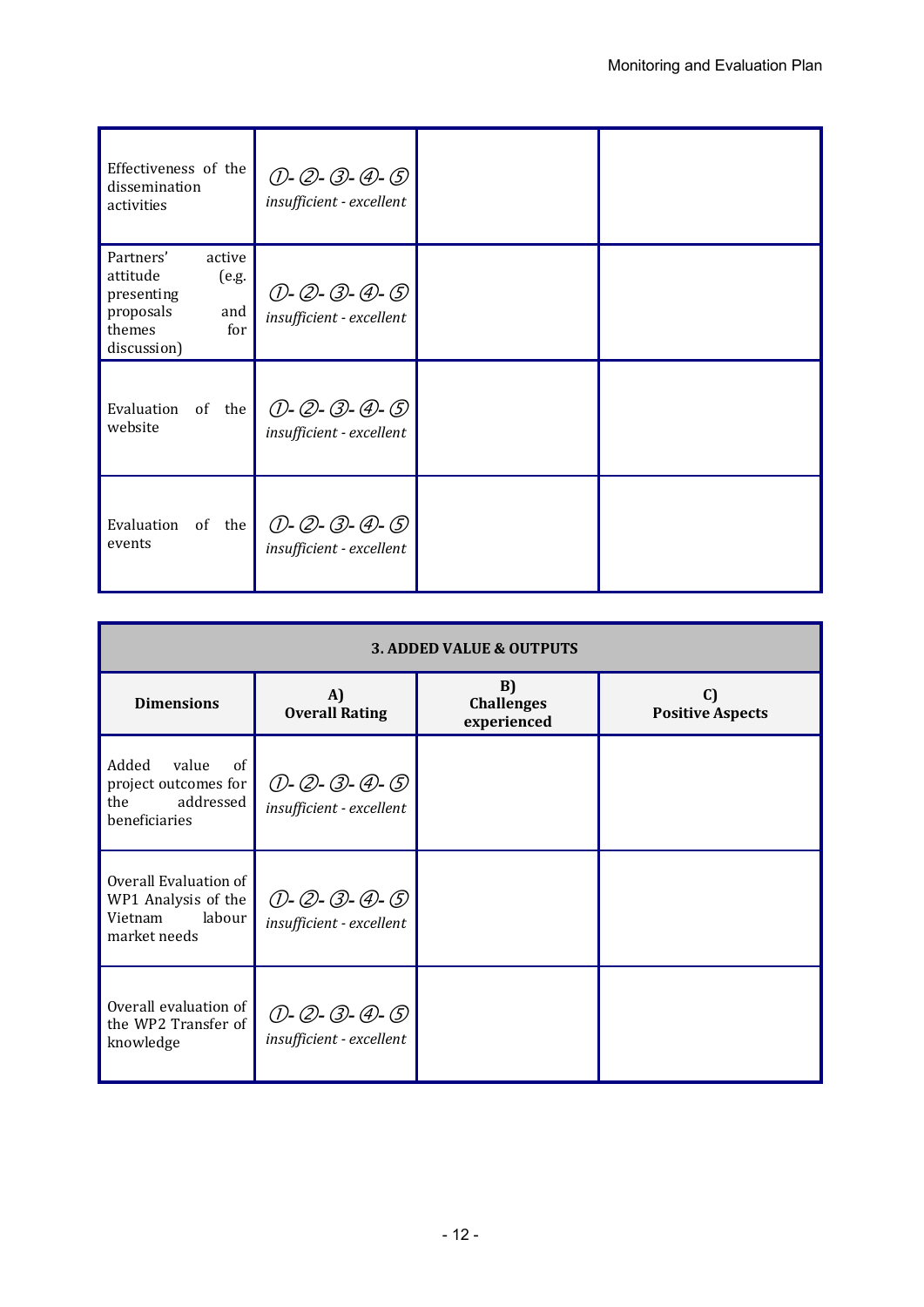| Overall Evaluation of<br>WP3 Labour Market<br>Observatory<br>in<br>Vietnam | (D-Q-B-D-D-<br><i>insufficient - excellent</i> |  |
|----------------------------------------------------------------------------|------------------------------------------------|--|
| Overall Evaluation of<br>Qualification<br>WP3<br>Repository                | (D-Q-B-D-G)<br>insufficient - excellent        |  |

Please explain what are, in your opinion, the strengths and the weaknesses of the LAB-MOVIE project:

Strengths:

Weaknesses: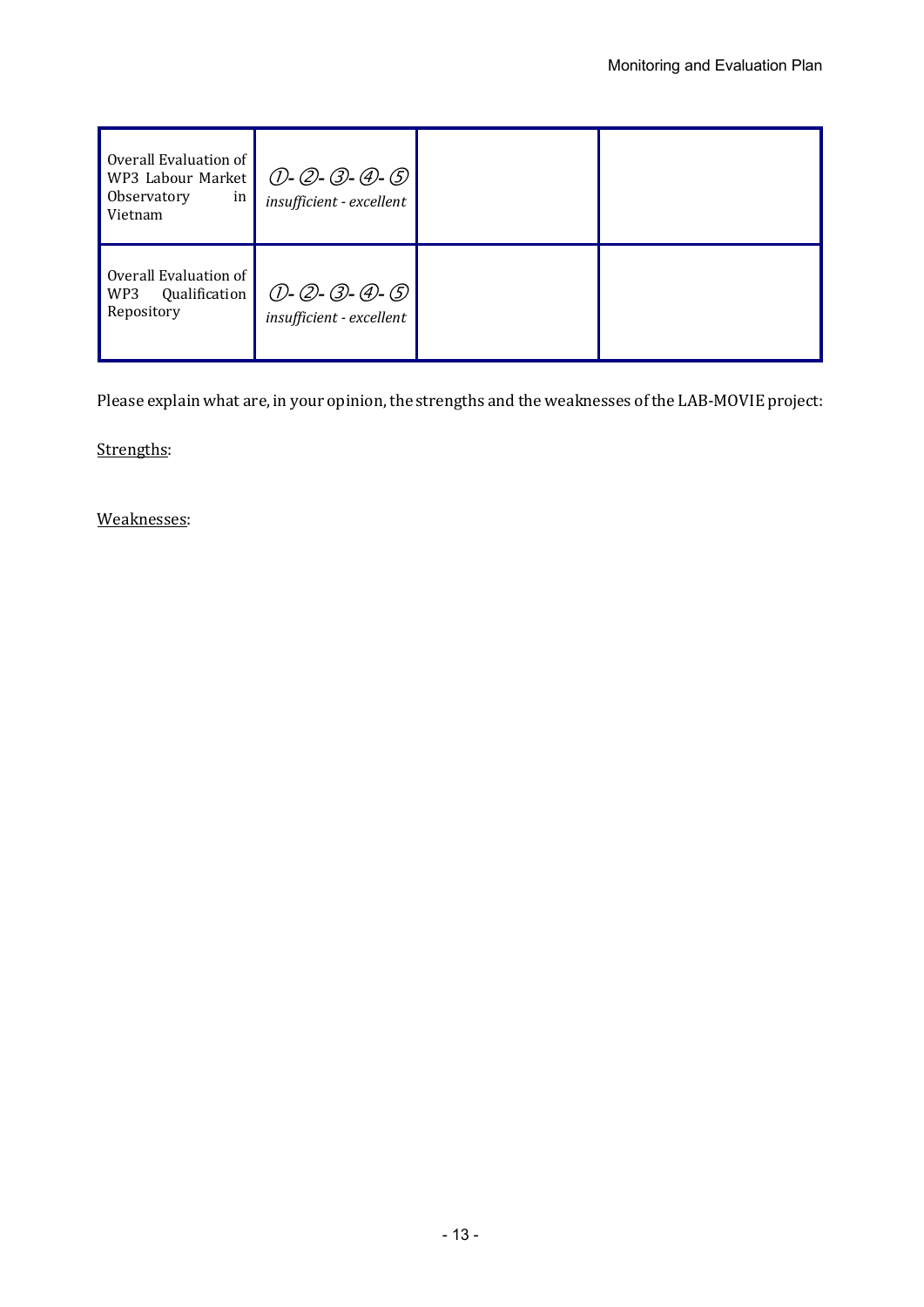#### **Annex 2 – Partners' meetings evaluation**

**Who uses this tool:** project partners to fill in

**When the monitoring take place:** just after the coordination meeting

**Where is the tool stored:** the questionnaire is administered during by means of an online survey free tool; data collected are reported and uploaded onto the online working space of the consortium.

#### **Meeting evaluation matrix**

| <b>ITEM</b>                                                                       | Strongly<br>agree | Agree | Neutral | Disagree | Strongly<br>disagree |
|-----------------------------------------------------------------------------------|-------------------|-------|---------|----------|----------------------|
| The meeting was properly structured and<br>organised.                             |                   |       |         |          |                      |
| The<br>comprehensive<br>agenda<br>and<br>was<br>conclusive.                       |                   |       |         |          |                      |
| The allocated time to each topic was<br>sufficient.                               |                   |       |         |          |                      |
| The<br>presentations<br>useful<br>and<br>were<br>informative.                     |                   |       |         |          |                      |
| The partners were well prepared and<br>knowledgeable about their allocated tasks. |                   |       |         |          |                      |
| There was enough time for discussions and<br>exchange of ideas.                   |                   |       |         |          |                      |
| Foreseen and upcoming tasks & partner roles<br>were clearly explained.            |                   |       |         |          |                      |
| The meeting as a whole been appropriate and<br>productive.                        |                   |       |         |          |                      |

What aspects of this meeting were particularly good?

What aspects of this meeting require improvement?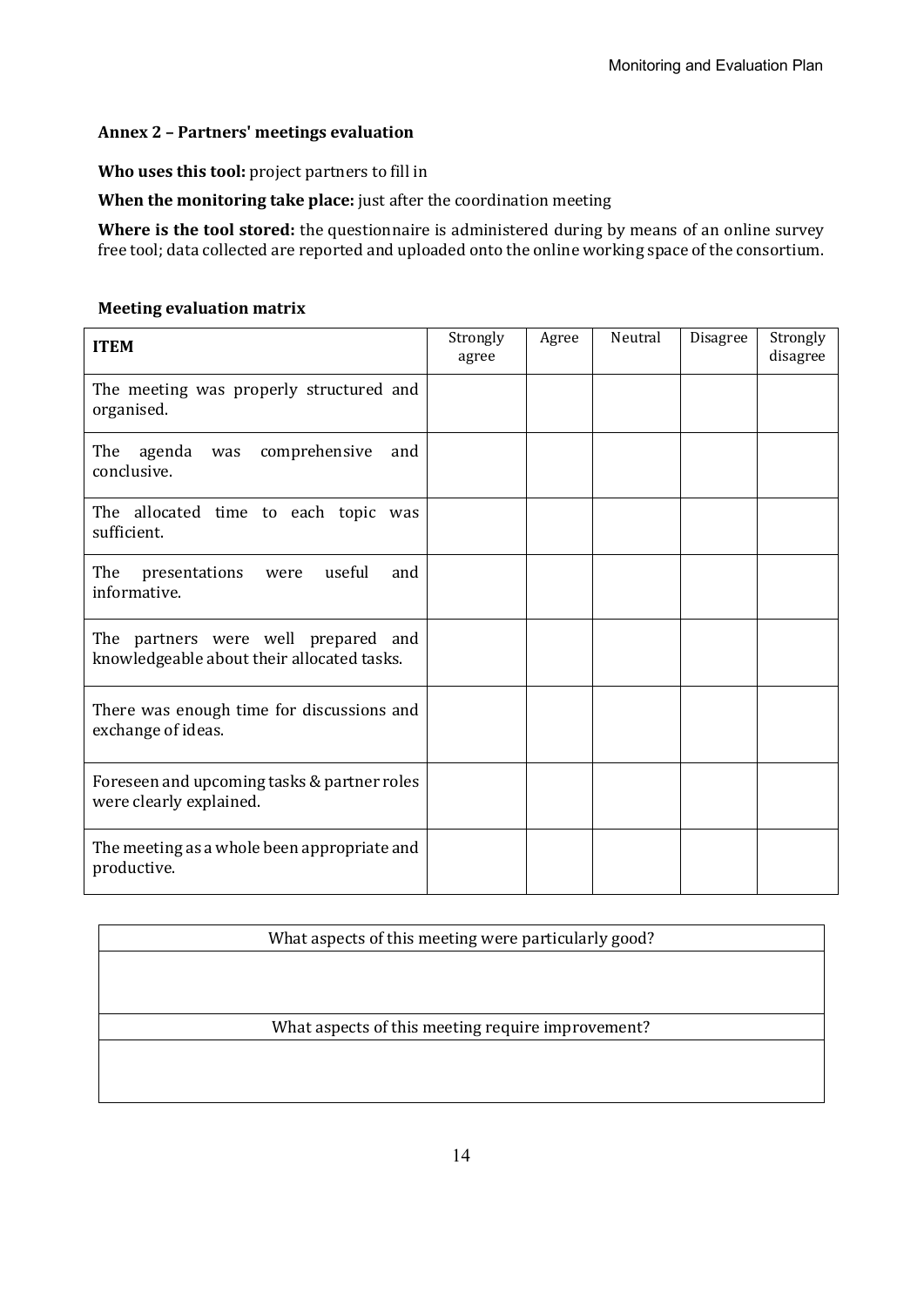#### **Annex 3 – Events Feedback Questionnaire**

**Who uses this tool:** participants to events and other meetings

**When the monitoring take place:** after events

Where is the tool stored: data collected are reported and uploaded onto the online working space of the consortium.

Example to be adapted to the event. This is not a compulsory form. It can be distributed together with other material at the beginning of each event: at the end of the event, the speaker can invite participants to give their feedback before leaving.

| Event                                                                                                                                                                                            | Date                 |                    |                 |                       |
|--------------------------------------------------------------------------------------------------------------------------------------------------------------------------------------------------|----------------------|--------------------|-----------------|-----------------------|
| Location                                                                                                                                                                                         |                      |                    |                 |                       |
| Would you let us know your opinion about the event?                                                                                                                                              |                      |                    |                 |                       |
|                                                                                                                                                                                                  | <b>Not</b><br>useful | Somewhat<br>useful | Quite<br>useful | <b>Very</b><br>useful |
| Did you find today's event useful?                                                                                                                                                               |                      |                    |                 |                       |
| On the topics covered today, do you think the following has<br>been useful to you?                                                                                                               |                      |                    |                 |                       |
| - Information on topics addressed                                                                                                                                                                |                      |                    |                 |                       |
| - Information on learning opportunities                                                                                                                                                          |                      |                    |                 |                       |
| Information on<br>$\overline{a}$                                                                                                                                                                 |                      |                    |                 |                       |
|                                                                                                                                                                                                  |                      |                    |                 |                       |
|                                                                                                                                                                                                  |                      |                    |                 |                       |
| Would you participate in other events about this topic in<br>the future                                                                                                                          | <b>No</b>            |                    | <b>Maybe</b>    | <b>Yes</b>            |
|                                                                                                                                                                                                  |                      |                    |                 |                       |
| Do you think there is any other issue that affects you and<br>requires action in this topic? Please feel free to suggest any<br>relevant subject that you think future actions should<br>tackle. |                      |                    |                 |                       |
|                                                                                                                                                                                                  |                      |                    |                 |                       |
| If you want to be kept informed about the news of the<br>project, you can leave your e-mail address here:                                                                                        |                      |                    |                 |                       |
|                                                                                                                                                                                                  |                      |                    |                 | Thank you!            |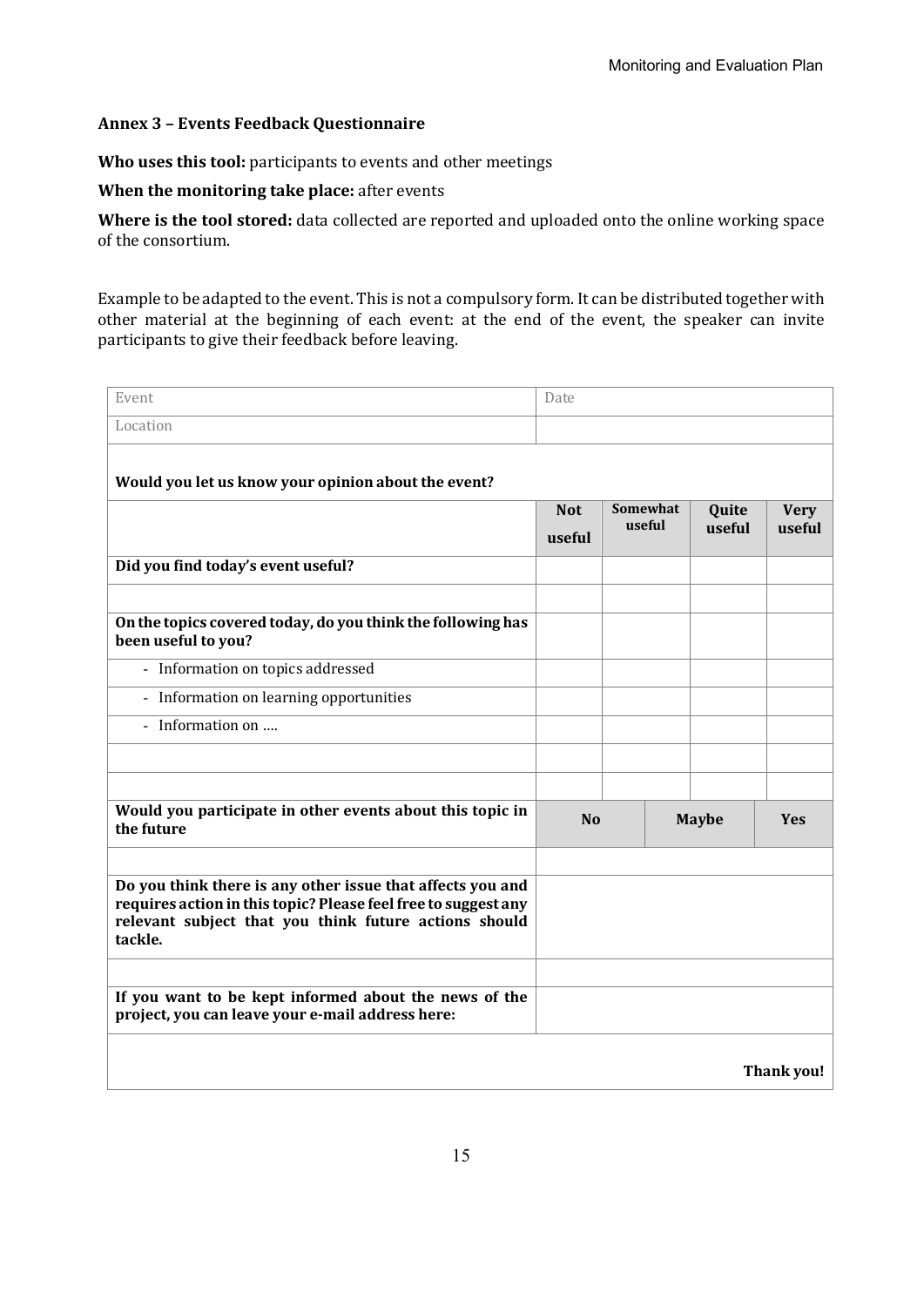| <b>Quality Control Check</b>                                                                                  | Y/N | <b>Reviewer</b><br>recommendations/comments |
|---------------------------------------------------------------------------------------------------------------|-----|---------------------------------------------|
| Lab-Movie format standards complied with                                                                      |     |                                             |
| Language, grammar and spelling acceptable                                                                     |     |                                             |
| Objectives of outputs as described in the project<br>proposal covered                                         |     |                                             |
| Expected work adequately covered                                                                              |     |                                             |
| Quality of text is acceptable (organisation and<br>structure; diagrams; readability)                          |     |                                             |
| Comprehensiveness is acceptable (no missing<br>missing references; unexplained<br>sections;<br>arguments)     |     |                                             |
| Usability is acceptable (deliverable provides<br>clear information in a form that is useful to the<br>reader) |     |                                             |
| Output specific quality criteria                                                                              |     |                                             |
| Output meets specific acceptance criteria                                                                     |     |                                             |
| <b>Checklist completed by</b>                                                                                 |     |                                             |
| Name/Partner:                                                                                                 |     |                                             |
| Date:                                                                                                         |     |                                             |

## **Annex 4 – Deliverable Quality Table**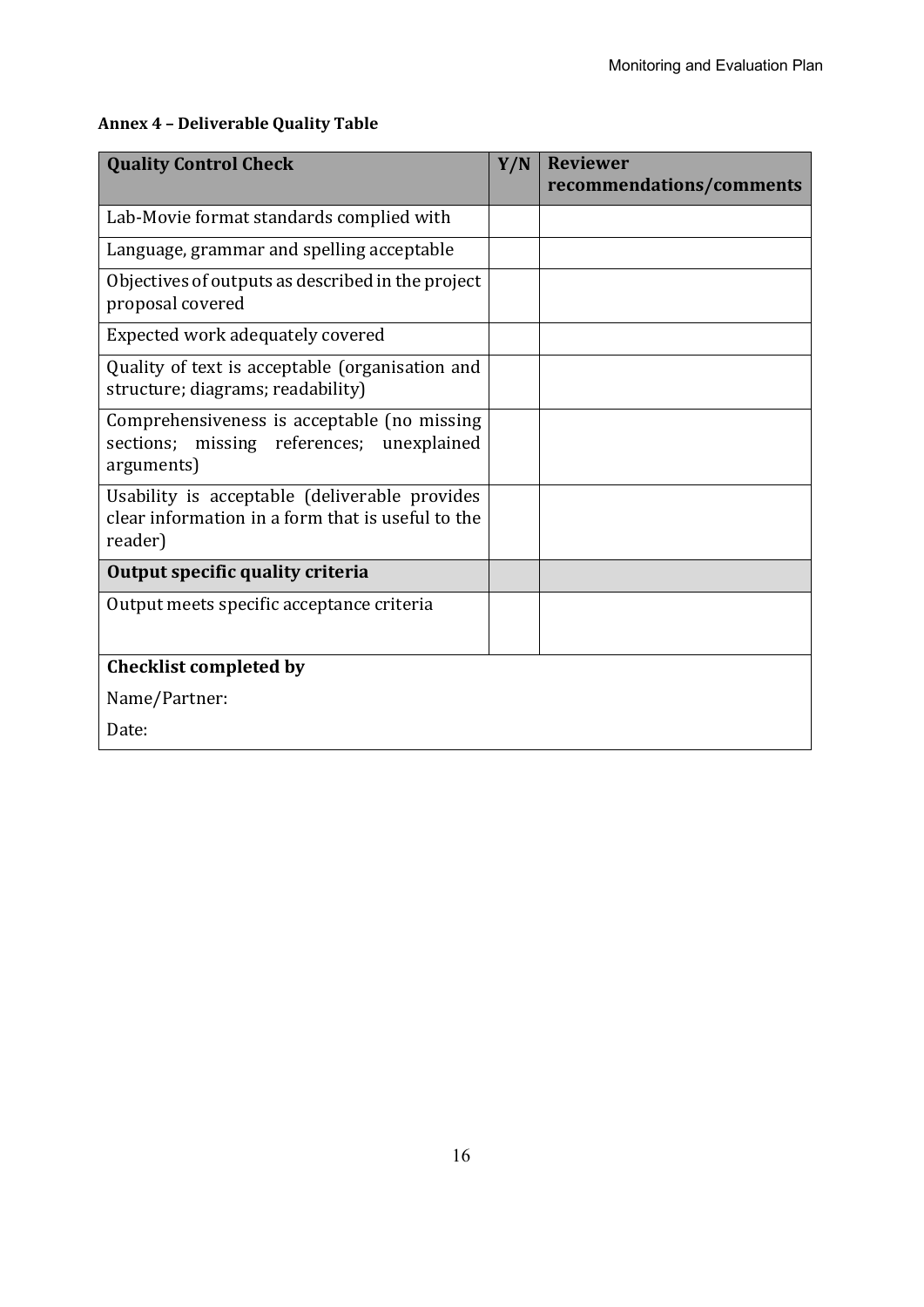| <b>Dimension</b><br><b>Description</b><br>Concept<br><b>Comments</b><br>Rate<br>$1 - 10$<br>Ease of use<br>Ease<br>of<br>Easy to read and<br>understand<br>understanding<br>Intuitive<br>Easy to operate and<br>navigation<br>navigate<br><b>Usefulness</b><br>Information<br>The<br>information<br>Quality<br>provided<br><i>is</i><br>accurate,<br>current<br>and relevant<br>Functional fit-to-<br>Meets tasks needs<br>task<br>and<br>improves<br>performance<br>Interactivity<br>Trust<br>The<br>website<br>Entertainment<br>Visual appeal<br>aesthetic<br>Innovativeness<br>of the<br>Creativity<br>design<br>Flow<br>Emotional<br>effect<br>using the website<br>The web graphics<br>Complementary<br>Consistent image<br>relationship<br>are consistent with<br>the<br>project<br>corporate image<br><b>Suggestions for improvement</b><br>Checklist filled in by:<br>Name:<br>Role:<br>Date: | <b>Quality Control Check</b> |  |  |  |  |  |  |
|-------------------------------------------------------------------------------------------------------------------------------------------------------------------------------------------------------------------------------------------------------------------------------------------------------------------------------------------------------------------------------------------------------------------------------------------------------------------------------------------------------------------------------------------------------------------------------------------------------------------------------------------------------------------------------------------------------------------------------------------------------------------------------------------------------------------------------------------------------------------------------------------------------|------------------------------|--|--|--|--|--|--|
|                                                                                                                                                                                                                                                                                                                                                                                                                                                                                                                                                                                                                                                                                                                                                                                                                                                                                                       |                              |  |  |  |  |  |  |
|                                                                                                                                                                                                                                                                                                                                                                                                                                                                                                                                                                                                                                                                                                                                                                                                                                                                                                       |                              |  |  |  |  |  |  |
|                                                                                                                                                                                                                                                                                                                                                                                                                                                                                                                                                                                                                                                                                                                                                                                                                                                                                                       |                              |  |  |  |  |  |  |
|                                                                                                                                                                                                                                                                                                                                                                                                                                                                                                                                                                                                                                                                                                                                                                                                                                                                                                       |                              |  |  |  |  |  |  |
|                                                                                                                                                                                                                                                                                                                                                                                                                                                                                                                                                                                                                                                                                                                                                                                                                                                                                                       |                              |  |  |  |  |  |  |
|                                                                                                                                                                                                                                                                                                                                                                                                                                                                                                                                                                                                                                                                                                                                                                                                                                                                                                       |                              |  |  |  |  |  |  |
|                                                                                                                                                                                                                                                                                                                                                                                                                                                                                                                                                                                                                                                                                                                                                                                                                                                                                                       |                              |  |  |  |  |  |  |
|                                                                                                                                                                                                                                                                                                                                                                                                                                                                                                                                                                                                                                                                                                                                                                                                                                                                                                       |                              |  |  |  |  |  |  |
|                                                                                                                                                                                                                                                                                                                                                                                                                                                                                                                                                                                                                                                                                                                                                                                                                                                                                                       |                              |  |  |  |  |  |  |
|                                                                                                                                                                                                                                                                                                                                                                                                                                                                                                                                                                                                                                                                                                                                                                                                                                                                                                       |                              |  |  |  |  |  |  |
|                                                                                                                                                                                                                                                                                                                                                                                                                                                                                                                                                                                                                                                                                                                                                                                                                                                                                                       |                              |  |  |  |  |  |  |
|                                                                                                                                                                                                                                                                                                                                                                                                                                                                                                                                                                                                                                                                                                                                                                                                                                                                                                       |                              |  |  |  |  |  |  |
|                                                                                                                                                                                                                                                                                                                                                                                                                                                                                                                                                                                                                                                                                                                                                                                                                                                                                                       |                              |  |  |  |  |  |  |
|                                                                                                                                                                                                                                                                                                                                                                                                                                                                                                                                                                                                                                                                                                                                                                                                                                                                                                       |                              |  |  |  |  |  |  |
|                                                                                                                                                                                                                                                                                                                                                                                                                                                                                                                                                                                                                                                                                                                                                                                                                                                                                                       |                              |  |  |  |  |  |  |
|                                                                                                                                                                                                                                                                                                                                                                                                                                                                                                                                                                                                                                                                                                                                                                                                                                                                                                       |                              |  |  |  |  |  |  |
|                                                                                                                                                                                                                                                                                                                                                                                                                                                                                                                                                                                                                                                                                                                                                                                                                                                                                                       |                              |  |  |  |  |  |  |
|                                                                                                                                                                                                                                                                                                                                                                                                                                                                                                                                                                                                                                                                                                                                                                                                                                                                                                       |                              |  |  |  |  |  |  |
|                                                                                                                                                                                                                                                                                                                                                                                                                                                                                                                                                                                                                                                                                                                                                                                                                                                                                                       |                              |  |  |  |  |  |  |
|                                                                                                                                                                                                                                                                                                                                                                                                                                                                                                                                                                                                                                                                                                                                                                                                                                                                                                       |                              |  |  |  |  |  |  |

### **Annex 5 – Project Website Quality Table**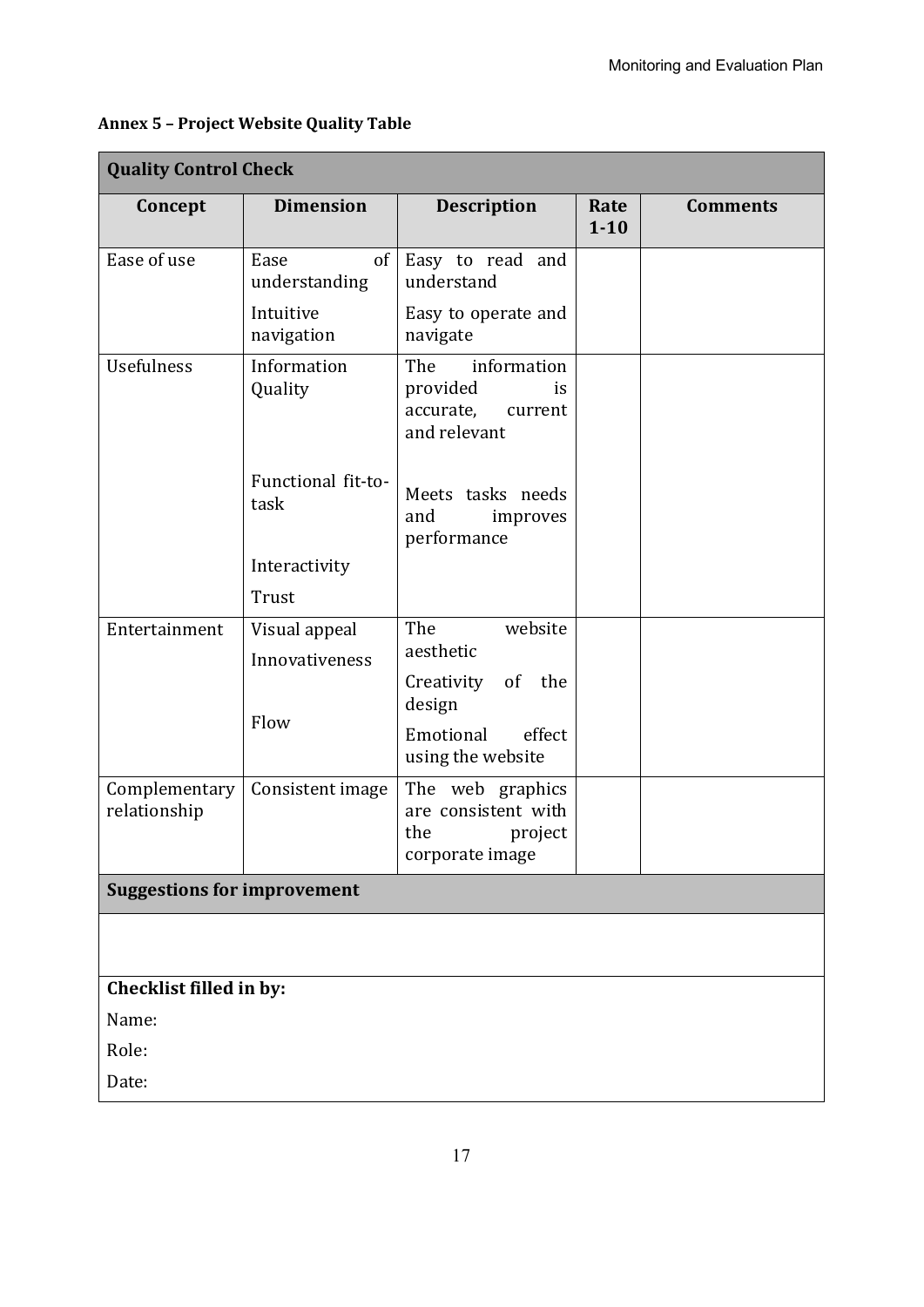#### **6. QUALITY ASSURANCE INDICATORS**

To follow the progress of the project activities on a regular basis and better understand potential difficulties, delays and/or deviations to the original plan, the partners have tried to quantify, and thereby measure, a number of **quality performance indicators** related to the project.

| Item                                                                           | <b>Monitoring indicator</b>                                                                                                                                | <b>Evaluation tool</b>                                                                            | Responsible                                                   | Date of evaluation                    |  |
|--------------------------------------------------------------------------------|------------------------------------------------------------------------------------------------------------------------------------------------------------|---------------------------------------------------------------------------------------------------|---------------------------------------------------------------|---------------------------------------|--|
| <b>Dissemination</b>                                                           | Quality of the Dissemination Plan                                                                                                                          | Evaluation feedback completed by<br>partners                                                      | <b>UNL</b>                                                    | Final<br>Interim<br>and<br>Evaluation |  |
|                                                                                | Number of events organised to involve<br>local stakeholders                                                                                                | Dissemination track sheet completed<br>by partners - around 30 participants as<br>an average      | <b>UNL</b> - Partners                                         | final<br>Interim<br>and<br>Evaluation |  |
|                                                                                | Quality of the Project Branding to ensure a<br>consistent graphic and project identity                                                                     | Evaluation<br>completed<br>by<br>sheet<br>partners                                                | <b>UNL</b>                                                    | Final<br>Interim<br>and<br>Evaluation |  |
|                                                                                | Evaluation<br>sheet<br>completed<br>Quality of the project Website, number of<br>partners - Google Analytics - Feedback<br>visits<br>from external users - |                                                                                                   | <b>UoH</b>                                                    | Final<br>Interim<br>and<br>Evaluation |  |
|                                                                                | Number of articles and publications                                                                                                                        | Dissemination track sheet completed<br>by partners - at least 15 articles                         | Partners                                                      | Interim<br>Final<br>and<br>Evaluation |  |
|                                                                                | Number of companies reached by the<br>project outputs                                                                                                      | Reports                                                                                           | Partners                                                      | Final<br>Interim<br>and<br>Evaluation |  |
|                                                                                | Number of followers and posts in the<br>project Social Media Networks                                                                                      | Analysis of Social Media                                                                          | Partners                                                      | Interim<br>Final<br>and<br>Evaluation |  |
|                                                                                | Number of other universities reached by<br>the project outputs                                                                                             | Reports - At least 8 meetings with other<br>institutions and companies outside the<br>local areas | Partners                                                      | Interim<br>Final<br>and<br>Evaluation |  |
| <b>WP1 - Analysis of</b><br><b>Vietnam</b><br>the<br>market<br>labour<br>needs | Criteria for setting up the research                                                                                                                       | Internal report                                                                                   | <b>UNISAL - HANU</b>                                          | February 2020                         |  |
|                                                                                | Number of companies responding the<br>survey (200 for the 3 sectors)                                                                                       | Internal report                                                                                   | <b>UNISAL</b><br><b>HANU</b><br>$\qquad \qquad -$<br>partners | April 2020                            |  |
|                                                                                | Number of sectors involved in the survey                                                                                                                   | Internal report                                                                                   | <b>UNISAL</b><br><b>HANU</b><br>$\equiv$<br>partners          | April 2020                            |  |